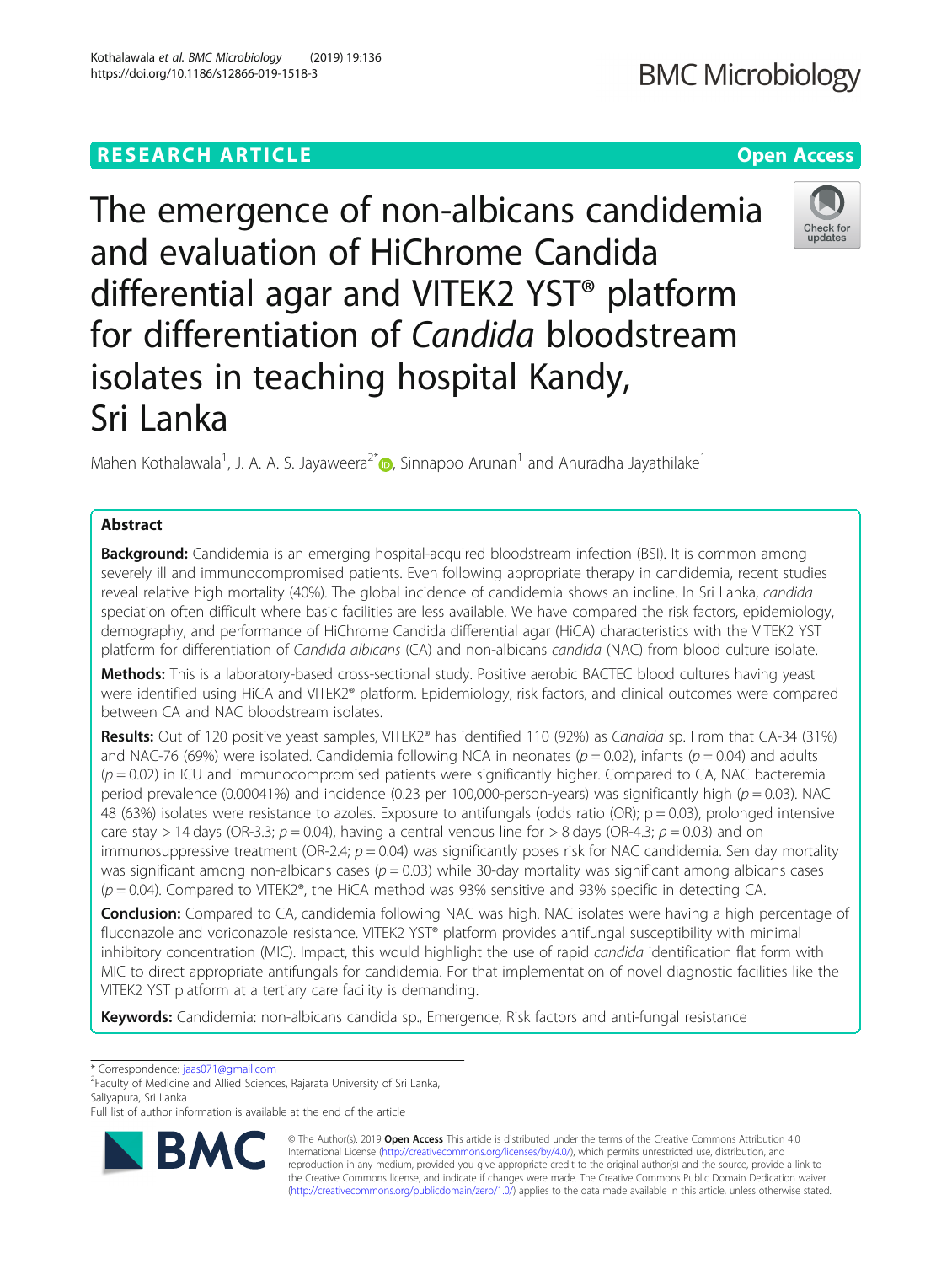#### Background

Candidemia is an emerging nosocomial bloodstream infection (BSI) and is commonly detected in debilitated and immunocompromised patients [[1\]](#page-8-0). Unless persistence of candidemia without appropriate antifungal therapy is invariable ends up in clinical failure and death. Even candidemia is following appropriate therapy, in recent studies reveal it has relatively high mortality (40%) [[2\]](#page-8-0).

The incidence of candidemia has incline globally. Similarly, anecdotal reports on candidemia in Sri Lanka show an upward trend. In United State of America (USA) a rate of 72.8 cases/ million candidemia cases were recorded in the year 2015, while in United Kingdom (UK) rate remains around 15.2 cases/million population [[3\]](#page-8-0). At present in the globe, Candida spp. other than C. albicans (C. parapsilosis, C. glabrata, C. krusei, and C. tropicalis) are emerging as opportunistic pathogens. Perhaps, C. parapsilosis is the second most frequently isolated Candida spp. from blood cultures in Europe, Latin America and Canada [\[4](#page-8-0), [5](#page-8-0)].

The increased incidence of candidemia has created many health issues including the need for close monitoring with prolonged use of costly and toxic antifungals. The cost for managing a single episode of the candidemia is relatively higher than an episode following bacteremia. Apart from high cost, many other aspects of care need to be addressed as candidemia could be complicated with endophthalmitis and infective endocarditis [[6\]](#page-8-0). As early as a possible patient with candidemia such complications need to exclude. Another hand treatment of candidemia is complicated. Antifungal therapy requires property and performance of antifungal susceptibility testing (AFS) which is time consuming, laborious and can perform only in reference laboratories. Also, compared to antibiotics availability of antifungals in underdeveloped countries is low [\[7](#page-8-0), [8](#page-8-0)].

Sri Lanka, in most clinical microbiology laboratories fungal speciation often difficult where basic facilities are often less available. C. albicans can be detected using germ tube test but differentiation of non- albicans species is difficult and clinician tend to use more toxic drugs (amphotericin B) instead of fluconazole [[9,](#page-8-0) [10](#page-8-0)]. Perhaps, this practice would lead to the development of resistance among amphotericin B sensitive isolates. A rapid and simple test that can be performed at clinical settings is highly recommended. Using growth characteristics of different candida species on common differential Candida media (chrome agar) is available in few laboratories. In this study, we have compared the risk factors, incidence, age and attended unit prevalence of Candida albicans and nonalbicans candida spp. and performance of HiCrome Candida differential agar characteristics with VITEK2 YST platform for differentiation of *Candida albicans* and nonalbicans *candida* spp. from blood culture isolates.

#### Results

#### Demography and clinical characteristics of patients with candidemia

Over the study period, 12,000 blood cultures were received to the department laboratory. From that 1200 (10%) became positive. Based on gram staining, 120 blood culture samples suspecting to have yeast were included in the study. From that VITEK2 YST® identified 110 (91.6%) samples as candidemia. Out of 110 candidemia cases, 34 (31%) C. albicans and 76 (69%) of nonalbicans were detected. Candidemia was detected in 9.1% (110 out of 1200) overall bloodstream infections. In both albicans and non-albicans, associated candidemia was having a bimodal age distribution. Among albicans associated candidemia it was  $0.9 \pm 0.3$  years and  $68 \pm 4.7$ years while among non-albicans candidemia was 1.1 ± 0.4 years and  $63 \pm 6.7$  years. In both candidemia cases, male predominance was observed ( $p = 0.04$ ).

#### Distribution of albicans and non-albicans candidemia cases

Candidemia following non-albicans species was significantly higher in intensive care units (ICU)  $(p = 0.03)$ Also, in plastic surgery and medical wards non-albicans candidemia was high ( $p = 0.04$ ) (Fig. [1\)](#page-2-0).

#### Speciation and antifungal susceptibility of candida isolates

When considering a single species C. albicans was the most common etiological agent responsible for candidemia and it was isolated in 34 (31%) cases. Overall non- albicans spp. responsible for causing 76 (69%) cases of candidemia. C. parapsilosis 22 (20%), C. tropicalis 18 (16.4%), C. glabrata 12 (11%), C. krusei 12 (11%), C. haemulonii 6 (5.5%) and other (2- C. intermedia, 2- C. lusitaniae and 2- C. rugosa) non-albicans was isolated in 6 (5.5%) cases following candidemia (Fig. [2](#page-2-0)).

Based on VITEK2 YST® 6 out 34 C. albicans isolates were resistant to fluconazole and minimal inhibitory concentration (MIC) ranged from 2 to 16 μg/ml (< 8 μg/ ml is taken as susceptible). Further, 4 out of 6 above isolates were resistant to voriconazole as well. Three out of 6 germ tube negative C. albicans (50%) were having fluconazole and voriconazole resistance. All together non-albicans poses 63% (48/76) resistance to azoles. Compared to CA azole resistance was significantly higher among NAC ( $p = 0.02$ ). Twelve out of 22 C. parapsilosis isolates and 10 out of 18 C. tropicalis isolates were resistant to fluconazole and MIC ranged from 8 to 64 μg/ml (< 8 μg/ml is taken as susceptible). Further, 2 out of 4 above isolates were resistant to voriconazole as well. All C. glabrata, C. lusitaniae, C. haemulonii, and C. krusei were resistant to both fluconazole and voriconazole while *C. intermedia* and *C. rugosa* were susceptible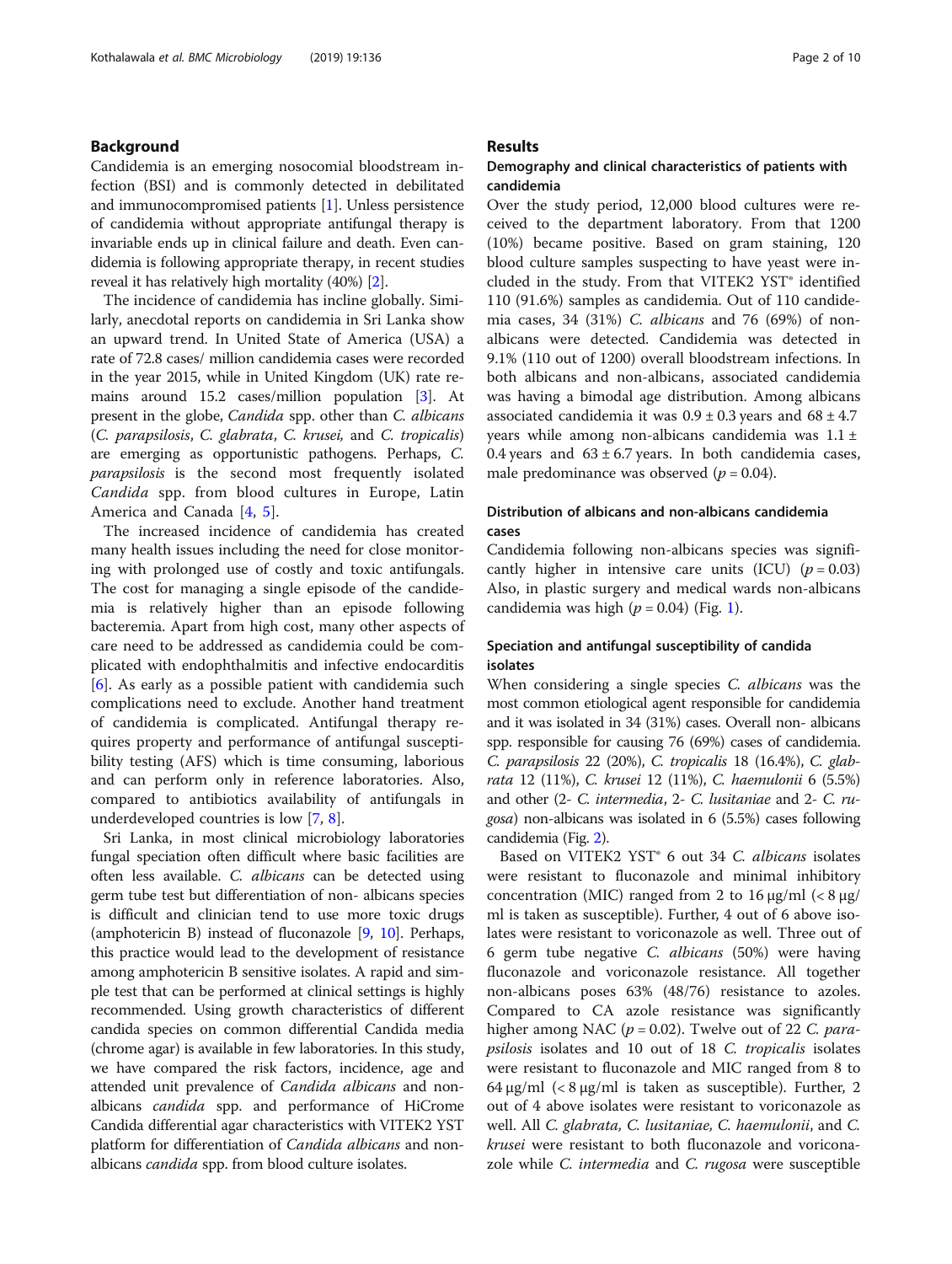<span id="page-2-0"></span>

to fluconazole and voriconazole. All Candida spp. except C. lusitaniae was sensitive to amphotericin B.

#### Candida spp. period prevalence and incidence among different groups of patients

The period prevalence and incidence of different Candida spp. (including albicans and non-albicans) overall and different patient categories were displayed in Table [1](#page-3-0). Overall, C. albicans fungemia having the highest period prevalence and incidence and it was 0.00017% and 0.113 per 100,000-person-years respectively. Further, period prevalence and incidence were highest among neonates, infants, adults in ICU and immunocompromised patients from oncology, nephrology and in ICU in THK. Also, C. parapsilosis, C. tropicalis, C. krusei, and C. glabrata were

detected in all patient categories while C. haemulonii was not detected in neonates in ICUs. When compared to C. albicans the incidence and period prevalence of nonalbicans *Candida* spp. among neonates ( $p = 0.02$ ), infants  $(p = 0.04)$  and adults  $(p = 0.02)$  in ICU and immunocompromised patients from oncology, nephrology and in ICU  $(p = 0.03)$  were significantly high.

### Risk factors and clinical outcome of albicans and nonalbicans candidemia cases

Based on VITEK2 YST® identification platform comparison of risk factors and treatment outcome of patients with C. albicans vs. non-albicans candidemia was displayed in Table [2.](#page-4-0)

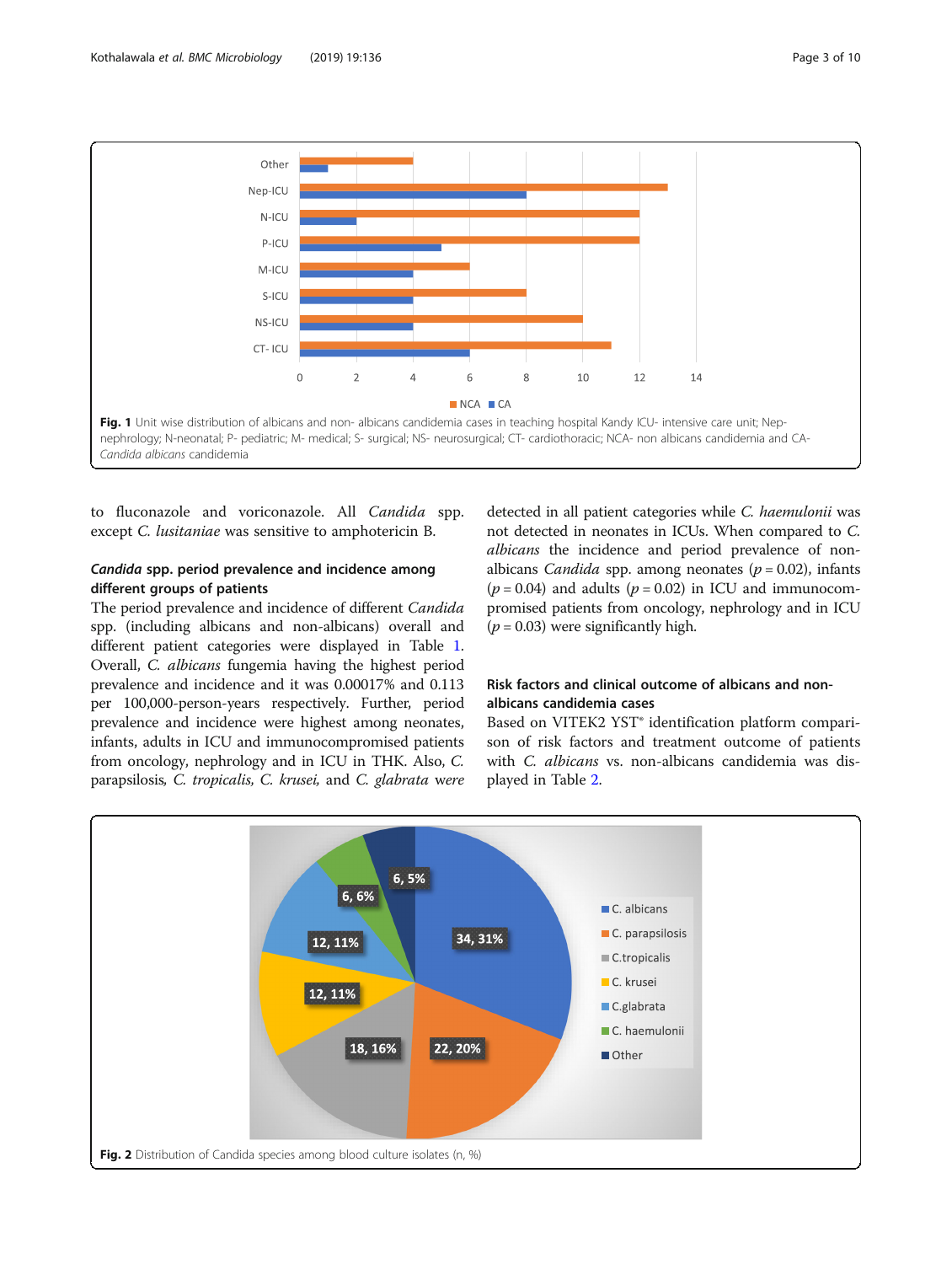<span id="page-3-0"></span>Kothalawala et al. BMC Microbiology (2019) 19:136 Page 4 of 10

Table 1 Incidence and prevalence of isolated candida species among different patient categories using VITEK2 YST® platform

| Category of patients                                             | Candida isolates in blood<br>culture from VITEK2 YST®<br>platform | Number<br>of cases | Period<br>prevalence (%)  | Incidence/<br>100,000-person<br>years | Comments and p value                                                                                                 |
|------------------------------------------------------------------|-------------------------------------------------------------------|--------------------|---------------------------|---------------------------------------|----------------------------------------------------------------------------------------------------------------------|
| Overall                                                          | C. albicans                                                       | 34                 | $1.7 \times 10^{-4}\%$    | 0.113                                 | 0.03 non- albicans period prevalence<br>and incidence was significantly higher<br>than candidemia following albicans |
|                                                                  | Non- albicans                                                     | 76                 | 4.1 X 10 $^{-4}$ %        | 0.23                                  |                                                                                                                      |
|                                                                  | C. parapsilosis                                                   | 22                 | 1.1 $\times$ 10 $^{-4}\%$ | 0.07                                  |                                                                                                                      |
|                                                                  | C. tropicalis                                                     | 18                 | $1.0 \times 10^{-4}$ %    | 0.06                                  |                                                                                                                      |
|                                                                  | C. krusei                                                         | 12                 | 8 X 10 <sup>-5</sup> %    | 0.04                                  |                                                                                                                      |
|                                                                  | C. glabrata                                                       | 12                 | $8 X 10^{-5}$ %           | 0.04                                  |                                                                                                                      |
|                                                                  | C. haemulonii                                                     | 6                  | 4 X 10 $^{-5}$ %          | 0.02                                  |                                                                                                                      |
|                                                                  | Other                                                             | 6                  | 4 X 10 $^{-5}$ %          | 0.02                                  |                                                                                                                      |
| Neonates in intensive care units                                 | C. albicans                                                       | 2                  | $2 \times 10^{-3}$ %      | 0.133                                 | 0.02 non- albicans period prevalence<br>and incidence was significantly higher<br>than candidemia following albicans |
|                                                                  | Non- albicans                                                     | 8                  | $9 \times 10^{-3}$ %      | 0.6                                   |                                                                                                                      |
|                                                                  | C. parapsilosis                                                   | 1                  | $2 \times 10^{-3}$ %      | 0.133                                 |                                                                                                                      |
|                                                                  | C. tropicalis                                                     | 3                  | $3 \times 10^{-3}$ %      | 0.2                                   |                                                                                                                      |
|                                                                  | C. krusei                                                         | $\mathbf{1}$       | $2 \times 10^{-3}$ %      | 0.133                                 |                                                                                                                      |
|                                                                  | C. glabrata                                                       | 2                  | $2 \times 10^{-3}$ %      | $0.133 -$                             |                                                                                                                      |
|                                                                  | C. haemulonii                                                     | 0                  |                           |                                       |                                                                                                                      |
| Infants in intensive care units                                  | C. albicans                                                       | 6                  | 3 X 10-3%                 | 0.2                                   | 0.04 non- albicans period prevalence<br>and incidence was significantly higher<br>than candidemia following albicans |
|                                                                  | Non- albicans                                                     | 7                  | 6 X 10-3%                 | 0.4                                   |                                                                                                                      |
|                                                                  | C. parapsilosis                                                   | $\mathbf{1}$       | 2 X 10-3%                 | 0.133                                 |                                                                                                                      |
|                                                                  | C. tropicalis                                                     | 3                  | 1.5 X 10-3%               | 0.1                                   |                                                                                                                      |
|                                                                  | C. glabrata                                                       | 2                  | 1.5 X 10-3%               | 0.066                                 |                                                                                                                      |
|                                                                  | C. krusei                                                         | 1                  | 1 X 10-3%                 | 0.066                                 |                                                                                                                      |
|                                                                  | C. haemulonii                                                     | 0                  |                           |                                       |                                                                                                                      |
| Adults in intensive care units                                   | C. albicans                                                       | 22                 | 1.8 X 10-4%               | 0.12                                  | 0.02 non- albicans period prevalence<br>and incidence was significantly higher<br>than candidemia following albicans |
|                                                                  | Non- albicans                                                     | 56                 | 3.8 X 10-4%               | 0.25                                  |                                                                                                                      |
|                                                                  | C. parapsilosis                                                   | 20                 | 1.4 X 10-4%               | 0.09                                  |                                                                                                                      |
|                                                                  | C. tropicalis                                                     | 12                 | 9 X 10-5%                 | 0.06                                  |                                                                                                                      |
|                                                                  | C. glabrata                                                       | 9                  | 6 X 10-5%                 | 0.04                                  |                                                                                                                      |
|                                                                  | C. krusei                                                         | 9                  | 6 X 10-5%                 | 0.04                                  |                                                                                                                      |
|                                                                  | C. haemulonii                                                     | 6                  | 3 X 10-5%                 | 0.02                                  |                                                                                                                      |
| Immunocompromised patients<br>(having neutropenia <sup>a</sup> ) | C. albicans                                                       | 22                 | 1.1 X 10-3%               | 1.13                                  | 0.03 non- albicans period prevalence<br>and incidence was significantly higher<br>than candidemia following albicans |
|                                                                  | Non- albicans                                                     | 51                 | 3.4 X 10-3%               | 1.68                                  |                                                                                                                      |
|                                                                  | C. tropicalis                                                     | 16                 | 8 X 10-4%                 | 0.53                                  |                                                                                                                      |
|                                                                  | C. parapsilosis                                                   | 10                 | 5 X 10-4%                 | 0.33                                  |                                                                                                                      |
|                                                                  | C. glabrata                                                       | 10                 | 5 X 10-4%                 | 0.33                                  |                                                                                                                      |
|                                                                  | C. krusei                                                         | 10                 | 5 X 10-4%                 | 0.33                                  |                                                                                                                      |
|                                                                  | C. haemulonii                                                     | 5                  | 1.1 X 10-5%               | 0.16                                  |                                                                                                                      |

<sup>a</sup>Neutropenia – neutrophil count < 500 / mm<sup>3</sup>;  $p$  < 0.05 taken as significant

After univariate analysis (factors having  $p$ -value < 0.1 was taken as significant), the following 19 variables were considered to be candidates for the multivariate model: age, gender, preexisting lung disease, liver failure, renal failure, solid organ malignancy, hematological malignancy, undergone renal transplantation, gastrointestinal procedures, use

of broad-spectrum antibiotics, use of fluconazole therapy, duration of central venous catheter use (taken when it was > 5 days), duration of urinary catheter use (taken when it was > 5 days), prolonged intensive care unit stay (taken when it was > 14 days), total parenteral nutrition, Candiduria and immunosuppressive therapy.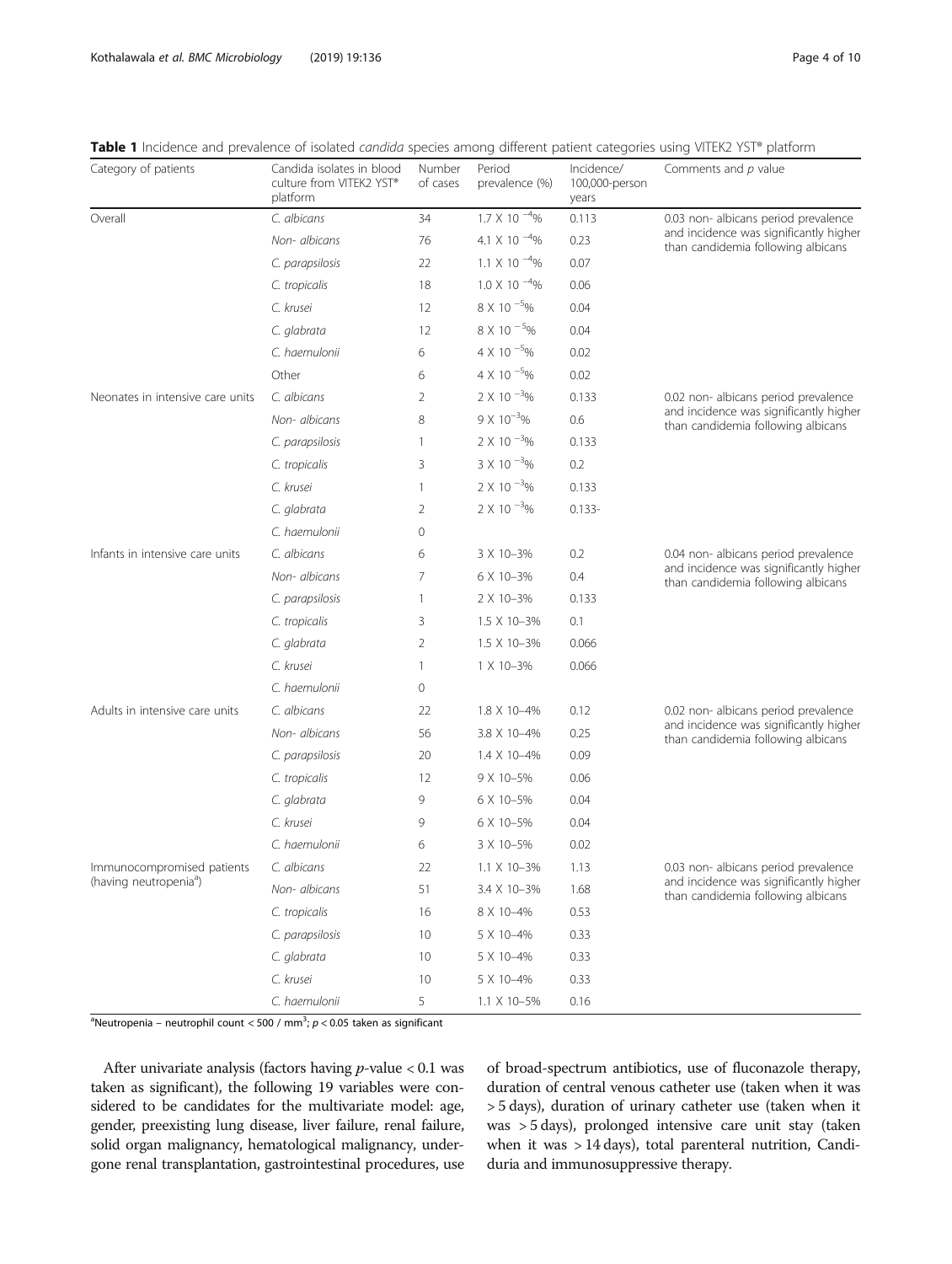#### <span id="page-4-0"></span>Table 2 Risk factors and treatment outcome of patients with candidemia in Teaching Hospital Kandy

|                                        | Candidemia ( $n = 110$ ) |                           |                                                      |  |
|----------------------------------------|--------------------------|---------------------------|------------------------------------------------------|--|
| Parameters                             | C. albicans ( $n = 34$ ) | Non albicans ( $n = 76$ ) | Odds ratio confident interval<br>(95%) and $P$ value |  |
| Age                                    | $\equiv$                 | $\overline{\phantom{0}}$  | > 0.05                                               |  |
| Gender male: female                    | 1.2:0.8                  | 1.3:0.7                   | > 0.05                                               |  |
| Clinical risk factors                  |                          |                           |                                                      |  |
| Diabetes                               | 26 (23.6%)               | 19 (25%)                  | > 0.05                                               |  |
| Liver failure                          | 12 (11%)                 | 19 (25%)                  | > 0.05                                               |  |
| Chronic lung diseases                  | 15 (13.6%)               | 16 (21%)                  | > 0.05                                               |  |
| Renal failure                          | 12 (35.2%)               | 18 (24.3%)                | > 0.05                                               |  |
| Solid organ malignancy                 | 7 (20.6%)                | 12 (16.2%)                | > 0.05                                               |  |
| Hematological malignancies             | 6 (17.6%)                | 16 (21%)                  | > 0.05                                               |  |
| Exposure of broad spectrum antibiotics | 28 (82.3%)               | 56 (73.7%)                | > 0.05                                               |  |
| Exposure of anti-fungal                | 3(8.8%)                  | 38 (50%)                  | $2.2$ (1.9-3.2); 0.03                                |  |
| Under gone abdominal surgeries         | 7(20.6%)                 | 19 (25%)                  | > 0.05                                               |  |
| On immune suppressive medications      | 6 (17.6%)                | 38 (50%)                  | $2.4$ ( $2.1 - 2.9$ ); 0.04                          |  |
| On hemodialysis                        | 12 (35.2%)               | 22 (29.7%)                | > 0.05                                               |  |
| Prolonged intensive care stay ≥14 days | 8 (23.5%)                | 56 (73.7%)                | $3.3$ (2.2-4.5); 0.03                                |  |
| On central venous line > 8 days        | 16 (47.0%)               | 64 (84.2%)                | 4.3 (3.4-5.4); 0.03                                  |  |
| On urinary catheters > 10 days         | 18 (52.9%)               | 38 (50%)                  | > 0.05                                               |  |
| Mechanical ventilation                 |                          |                           |                                                      |  |
| Presence of prosthesis or implant      | 12 (35.5%)               | 26 (35.5%0)               | > 0.05                                               |  |
| Total parenteral nutrition             | 6 (17.6%)                | 16 (21%)                  | > 0.05                                               |  |
| Candiduria                             | 6(17.6%)                 | 16 (21%)                  | > 0.05                                               |  |
|                                        | 6(17.6%)                 | 12 (15.7%)                | > 0.05                                               |  |
| Duration of treatment                  | $16.8 \pm 2.2$ days      | $26.8 \pm 2.2$ days       | 0.03                                                 |  |
| Out come                               |                          |                           |                                                      |  |
| Complete recovery                      | 28 (82.3%)               | 48 (63.1%)                | 0.04                                                 |  |
| Death                                  | 6 (17.7%)                | 28 (36.9%)                | 0.04                                                 |  |
| Day 7                                  | 2 (33.3%)                | 18 (64.2%)                | 0.03                                                 |  |
| Day 30                                 | $4(66.6\%)$              | 10 (35.8%)                | 0.04                                                 |  |

 $P < 0.05$  taken as significant

In the final multivariate model in multivariate logistic regression analysis, exposure to antifungals (odds ratio (OR)-2.2; 95% confidence interval (CI)- 1.9–3.2;  $p =$ 0.03), prolonged intensive care stay > 14 days (OR-3.3; 95% CI- 2.2-4.5;  $p = 0.04$ ), having a central venous line for  $> 8$  days (OR-4.3; CI- 3.4-5.4; p = 0.03) and immunosuppressive treatment (OR-2.4; CI- 2.1- 2.9;  $p = 0.04$ ) was significantly associated with non-albicans associated candidemia. Among patients who received antifungal therapy before developing candidemia, the majority received fluconazole and a few patients received amphotericin (of any formulation), or voriconazole. No independent associations were found with age, gastrointestinal procedures, having comorbidities including liver failure, renal failure, solid malignancy, hematological malignancy,

undergone renal transplantation, Presence of prosthesis or implant and having total parenteral nutrition was not significantly poses risk for development of albicans vs. non-albicans candidemia cases. Similarly, male gender was not significantly posing risk for the development of albicans vs. non-albicans candidemia but overall male gender poses a significant risk for the development of candidemia.

When considered the outcome complete recovery in albicans and non-albicans cases were 28 (82.3%) and 46 (63.1%) respectively. The recovery rate was significantly high among albicans associated candidemia cases  $(p =$ 0.04). Day-7 mortality was significant among non-albicans cases ( $p = 0.03$ ) while day-30 mortality was significant among albicans cases ( $p = 0.04$ ). The day-7 and day-30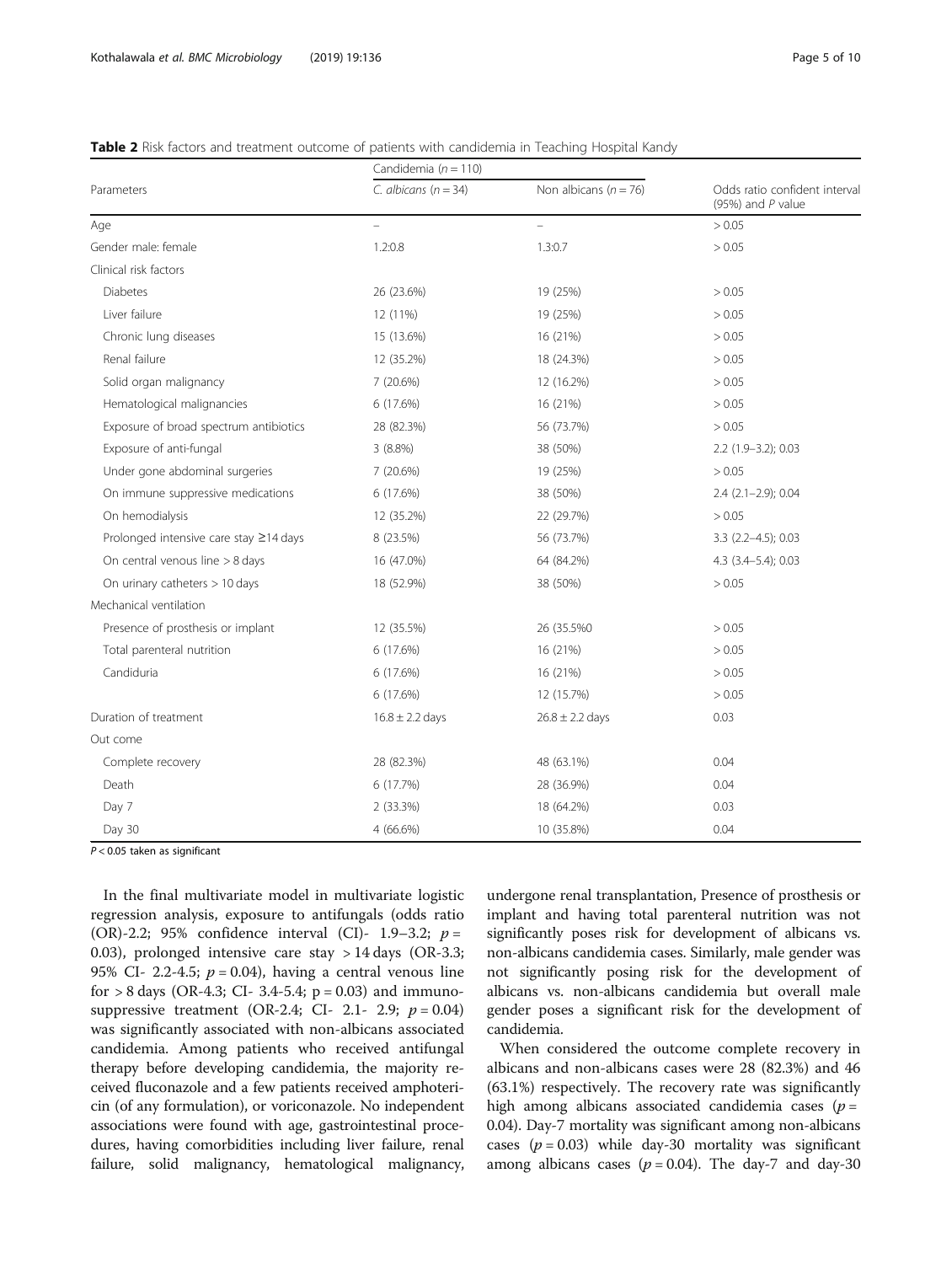mortality were not significantly associated with the age and gender of patients. Patients with non-albicans associated candidemia were having a significantly longer duration of hospitalization  $(P = 0.03)$ .

#### Comparison between the VITEK2 YST platform and HiChrome Candida differential agar for Candida identification and speciation

HiChrome Candida differential agar is only capable to identify C. albicans, C. tropicalis, C. glabrata and C. krusei. HiChrome Candida differential agar sensitivity and specificity for C. albicans were 93 and 93% respectively. Further for C. tropicalis sensitivity was 96% while specificity was 95%. C. glabrata and C. krusei sensitivity was 86% & 82% while specificity was 90% & 90% respectively. Also, VITEK2 YST flat form is capable of identifying other non-albicans species including C. parapsilosis, C. lusitaniae, C. intermedia, C. haemulonii, and C. rugosa.

#### HiChrome Candida differential agar and VITEK2 YST® platform

Also, the VITEK2 YST® platform is capable of identifying Cryptococcus neoformans (4 isolates). Also, rare but medically important fungi like Trichosporon asahii (4 isolates) and stephanoascus ciferrii (2 isolates). Based on HiChrome Candida differential agar these 10 isolates were misidentified as Candida spp.

#### **Discussion**

In our study, candidemia was detected in 91.6% following fungal and in 9.1% (110 out of 1200) overall bloodstream infections. In the USA, it is among the top five pathogens causing nosocomial bloodstream infections (BSIs) and Candida species cause 8 to 10% of nosocomial BSIs [[11](#page-8-0), [12](#page-8-0)]. Among candidemia patients, male predominance and bimodal age distribution were observed where it was common in patients  $<$  1 year and  $>$  60 years of age. This is compatible with a study done in Iceland on 2012 as age-specific incidence rates were highest among patients at the extremes of age,  $20.7/100,000$  for  $< 1$  year of age and  $18.1/100,000$  for  $> 60$  years [\[13\]](#page-8-0).

Although *C. albicans* remains the predominant etiology of fungal BSIs, recent epidemiologic studies of candidemia have demonstrated an increased incidence of infections due to non-albicans Candida species in the United States and Europe [[14,](#page-8-0) [15\]](#page-8-0). In our study, it was 69% (0.23/ 100,000-person-years) while a recent study in India reveals isolation of non-Candida species increased from 0.633 in 1999 to 9.38 episodes/ 10,000 patient days in 2008 with the rate of change over time is 28.9%, which was significant [\[16\]](#page-8-0). In Japan showed more frequent isolation of Candida spp. following peripheral line associated candidemia (8.1 to 14.7%) [[17\]](#page-8-0).

In this study candidemia, the overall prevalence was 0.0004% and incidence was 0.35 per 100,000-personyears. On 2008–2013 multicentered study in the USA showed candidemia incidence ranged from 9.5–30.9 per 100,000-person-years [\[18](#page-8-0)]. Two multicenter epidemiological studies over 2008–2009 and 2009–2010 in tertiary care hospitals in Spain candidemia incidence in 2008–2009 and 2009–2010 was 109 cases/100,000 admissions and 92 cases/100,000 admissions, respectively [[19\]](#page-8-0). Following multicenter studies in Italy rise of candidemia, the rate was reported from 1999 to 2009. The candidemia rate was found as 119 cases/100,000 admissions in 2009, while this rate was 38/100,000 admissions in the 1997–1999 period  $[20]$  $[20]$ . Although, a smaller number of studies on candidemia have been conducted in Latin America. A study conducted between 2008 and 2010 reported a candidemia incidence of 118/100,000 admissions [\[21](#page-8-0)]. Here, it was having a relatively low incidence of candidemia. This could be due to having a low number of HIV/AIDS patients and patients with malignancies [[22](#page-8-0)].

The candidemia incidence in ICUs was 1.5 cases per 1000 -person-years. In a 20-year survey from Toronto, Canada in 2004 have shown that the rate of candidemia in the ICU was 0.5 cases per 1000 -person-years. In France, on 2005–2006 and 16 cases per 1000 -personyears and in China it was 32 cases per 1000 -personyears [[23](#page-8-0)]. In India on 2012 candidemia incidence all across ICUs was 65 cases per 1000 -person-years [\[24](#page-8-0)]. Our study had a relatively low incidence in ICU and is closer to Canada. Further, 94.5% of candidemia were acquired from ICU whiles only 5.5% acquired from the plastic surgery unit. Data from the SENTRY Antimicrobial Surveillance Program from Europe, North America, and Latin America, showed that 44.5% of candidemia were ICU-acquired over the 2008–2009 period [\[25\]](#page-8-0). A relatively high percentage of candidemia prevalence among ICU set up would reflect the risk associated with an ICU stay. In ICUs, depending on a number of days, to reduce the acquisition of *candida* infections clinicians need to revise central lines and indwelling catheters. To further confirm the above results a long term and large sample study is required.

When considered non-albicans, C. parapsilosis causes 30% of the candidemia cases among newborns whereas the rate is 10–15% among adults [[12](#page-8-0)]. In our study, it was common among neonates where incidence was similar to C. albicans incidence. Also, C. parapsilosis was common among infants and adults in ICU. C. glabrata is common among adults and also patients with neoplasia [[21\]](#page-8-0). Similarly, in our study, it was isolated from patients with malignancies. C. tropicalis, on the other hand, is more commonly seen among leukemia patients and neutropenic patients [\[12](#page-8-0)]. In our study, after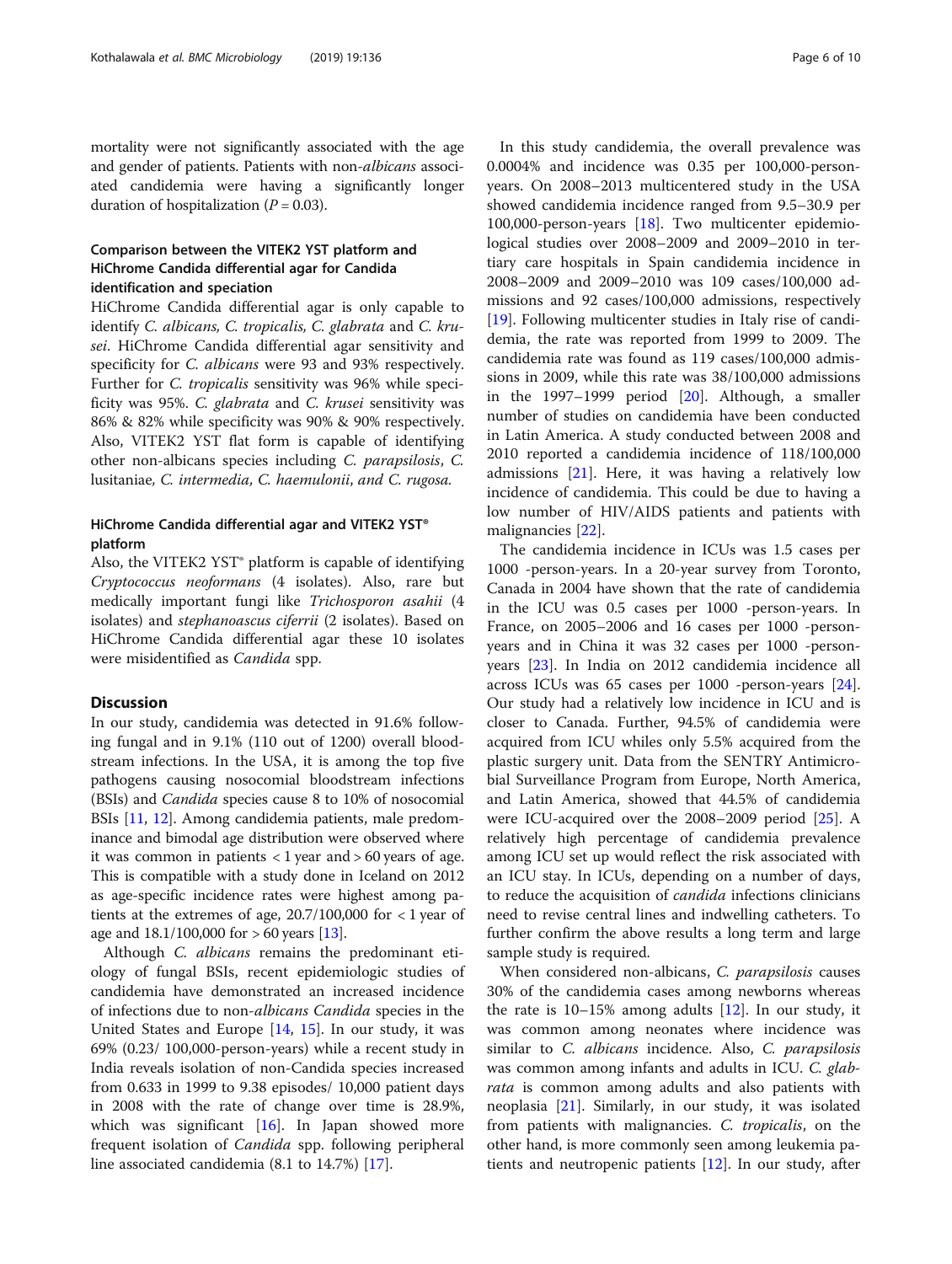C. albicans, C. tropicalis was common in patients with neutropenia. Since C. parapsilosis colonizes the skin, it is a common pathogen in catheter-related infections and may cause outbreaks. Further, C. krusei is more common among hematopoietic stem cell recipients or neutropenic leukemia patients receiving fluconazole prophylaxis [\[4,](#page-8-0) [11,](#page-8-0) [21\]](#page-8-0). In our study, C. krusei was isolated from neutropenic patients and was relatively less compared to C. albicans and C. tropicalis.

In our study, 17.6% of C. albicans species were germ tube negative. Studies reveals that > 5% isolates are germ tube negative [[26,](#page-8-0) [27](#page-8-0)]. Importantly, 50% of germ tube negative C. albicans were both fluconazole and voriconazole resistant. Our study, C. albicans, 17.6% was fluconazole resistant while 11.1% was voriconazole resistant. Since AFST results are unavailable, depending on germ tube test negativity thus assuming the nonalbicans isolate is resistant to fluconazole, clinicians tend to put amphotericin B as first-line treatment. It could lead to a cure but simultaneously this practice would create anti-fungal resistance. Also, cost, as well as associated adverse effects (mainly nephrotoxicity), are higher following amphotericin B. Therefore, following speciation determination of antifungal MIC is crucial.

In our study, exposure to antifungals (OR-2.2; CI- 1.9- 3.2), prolonged intensive care stay > 14 days (OR-3.3; CI-2.2-4.5), having a central venous line for > 8 days (OR-4.3; CI- 3.4-5.4) and immunosuppressive treatment (OR-2.4; CI- 2.1- 2.9) poses higher risk towards development of non-albicans candidemia. The rest of the risk factors being insignificant and it implies that those known risk factors are similar for both albicans and non-albicans associated bacteremia. A Boston study reveals that fluconazole exposure to be a risk factor for the development of candidemia due to non-albicans Candida species (OR, 11.6) [[28](#page-8-0)]. Further, A study conducted between 2001 and 2005 in Greece identified steroid use, having a central venous catheter, and Candiduria is independent risk factors for infections due to non-albicans species [\[29\]](#page-8-0). A similar study conducted in the USA between 1995 and 2005 reported that the duration of fluconazole treatment and central venous catheterization are significant risk factors for the development of candidemia [[30](#page-8-0)]. A study from Australia, which was conducted during 2001–2005 and included 50 ICUs, identified the following as significant risk factors for non-albicans Candida infections: previous systematic antifungal therapy, gastrointestinal surgery, old age, and intravenous drug use [\[31\]](#page-8-0).

When we considered the mortality at day-7 it was high following non-albicans candidemia while day-30 it was high following *C. albicans* associated candidemia. A study in Taiwan reveals that in patients with candidemia, all-cause day 7 mortality rate was 38.0% (41 of 108). Day 7 mortality rates of C.albicans and non-albicans were

demonstrated as 44.3% (27 of 61) and 29.8% (14 of 47). When we considered the virulence hemolysin and biofilm production was similar while only phospholipase production was better in C. *albicans* in comparison to non-albicans sp. [\[32](#page-8-0)]. But having higher mortality could be the following emergence of high virulence among non-albicans candida sp. Further, failure of host-defense mechanisms and to complications associated with the patients underlying disease especially more severely ill patients are at a higher risk of Candida infection and have a worse prognosis [\[33](#page-8-0)]. This is particularly evident in ICU patients who require indwelling central venous catheter and prolonged ICU stay.

Identification of candida species from HiChrome Candida differential agar is based on the formation of various colored colonies which result from the use of chromogenic substrates by species-specific enzymes. These enzymes allow organisms to be identified at the species level by their color and colony characteristics [[34,](#page-8-0) [35\]](#page-8-0). HiChrome Candida differential agar is only capable in the identification of C. albicans, C. glabrata, C. tropicalis, and C. krusei.

VITEK2 YST® platform is capable of detecting most of common as well as uncommon candida species. Following isolation, within 4 h, in addition to speciation, it gives MIC for fluconazole and voriconazole [[36,](#page-8-0) [37](#page-8-0)]. When considered the capital cost, it is expensive. But overall with the continuous workflow with less use of consumables and manpower, it would rather cheap. In contrast, the HiChrome Candida differential agar method, it takes 18 h while the need to manually interpret the outcome through visual comparison between cultures with the provided color code. This could lead to erroneous results and it provides only the identification of 4 common species only [\[38,](#page-8-0) [39\]](#page-9-0). Another hand, with the emergence of non-albicans candida species the use of HiChrome Candida differential agar would be limited. The sensitivity of HiChrome Candida differential agar was ranged from 82 to 96% while specificity ranged from 90 to 95%. Further,

#### Limitations

Over the 2 years, we got only a limited number of sample positivity. The study was conducted in a single center. Therefore, having a low number of samples would have reduced additional data analysis.

#### Conclusion

Compared to C. albicans, the incidence and prevalence of non-albicans candidemia are high and emerging. Non-albicans isolates pose a high level of fluconazole and voriconazole resistance. Further, compared to the chrome agar, the VITEK2 YST® platform provides antifungal susceptibility with MIC. This would guide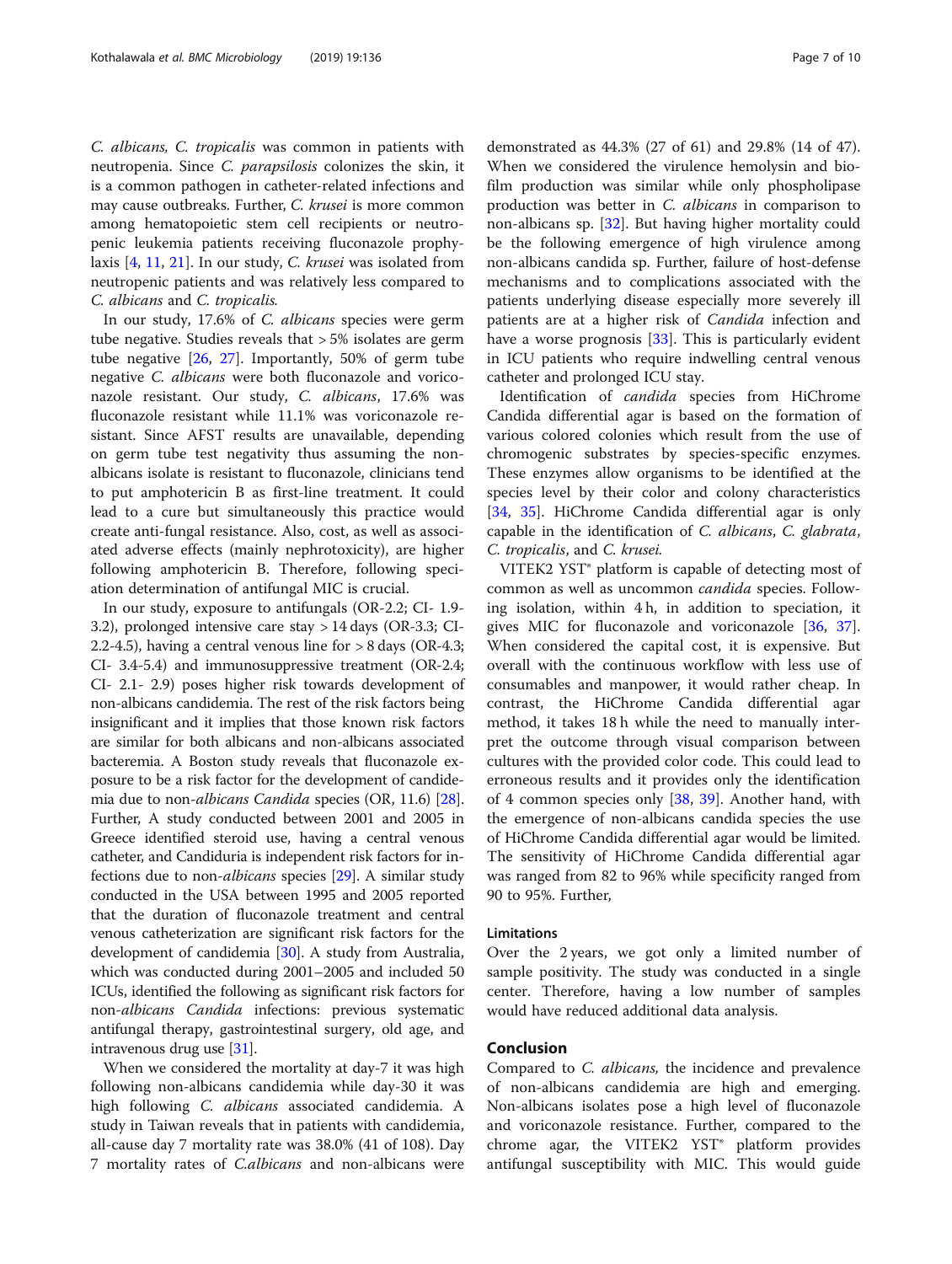#### Methods

This is a laboratory-based cross-sectional study from May 2015–May 2017 conducted in clinical Microbiology Laboratory, Department of Microbiology, Teaching Hospital. Kandy (THK), Sri Lanka.

#### Identification of candida species

Aerobic automated BACTEC blood cultures having positive Candida isolates were allowed to grow on HiCrome Candida differential agar and identified using reference color cards provided by the manufacturer. HiCrome Candida Differential Agar is a selective and differential medium, which facilitates rapid isolation of yeasts from mixed cultures and allows differentiation of Candida species namely C. albicans, C. krusei, C. tropicalis, and C. glabrata based on coloration and colony morphology [[35\]](#page-8-0). Using this medium result can be obtained within 48 h. The same blood culture isolates were inoculated in blood agar and sabouraud dextrose agar and identified using automated VITEK2 YST platform. VITEK 2 is an automated microbiology system utilizing growth-based technology. A transmittance optical system allows interpretation of test reactions using different wavelengths in the visible spectrum. During incubation, each test reaction is read every 15 min to measure either turbidity or colored products of substrate metabolism. Based on biochemical tests it gives the best match of the isolate from its database. Further, the antifungal susceptibility of each isolate for commonly used antifungals was obtained using the VITEK2 YST automated platform. YST contains 2-fold serial dilutions of amphotericin B (range, 0.03 to 16 μg/ml), fluconazole (range, 1 to 128 μg/ml), and voriconazole (range, 0.125 to 16 μg/ml) [[38\]](#page-8-0). AFS breakpoint was taken from CLSI M27-S4 [\[40](#page-9-0)]. For fluconazole MIC ≥8  $\mu$ g/dl (C. albicans, C. tropicalis and C. parapsilosis); MIC ≥64 µg/dl (C. glabrata) and for voriconazole  $\geq$ 1 μg/dl (*C. albicans*, *C. tropicalis*, and *C. parapsilosis)*; MIC ≥2 µg/dl (C. krusei) was taken as clinical breakpoints. When we use pure culture isolates, the VITEK2 platform gives the identity and the AFS within 4 h. Germ tube was performed to assess the laboratorybased identification of C. albicans vs. non-albicans spp.

#### Clinical and demography data collection

Clinical data, risk factors, and outcomes were collected by a trained medical officer at patient visits by using a self-administrative questionnaire. All patients on radiotherapy, chemotherapy, solid and hematological malignancies, including patients having absolute neutropenia

(< 500/ ml) and end-stage renal failure patients were taken as immunocompromised.

#### Study variables

Diseases, including, liver failure, renal failure, solid organ malignancy, hematologic malignancy, undergone renal transplantation, diabetes, and neutropenia, were recorded. Predisposing factors that occurred within 30 days before the onset of candidemia were also collected. These included central venous catheter usage; presence of a prosthesis, implant, or indwelling of a urinary catheter; receipt of mechanical ventilation; receipt of corticosteroids; hemodialysis; gastrointestinal procedures and operations; use of broad-spectrum antibiotics; candiduria; exposure to antifungal agents; and intensive care unit (ICU) stay.

#### Statistical analysis

The data were double checked and transported to SAS 9.1 (2005 New Jersey) for statistical analysis [[41](#page-9-0)]. The incidence and prevalence of Candida spp. were calculated using standard formulas. Further, sensitivity and specificity were calculated using standard formulas [[11](#page-8-0)]. Continuous data were expressed in measures of central tendency. The chi-squired test/ Fisher's exact test was performed to compare the chrome agar method and the VITEK2 YST®. Factors associated with candidemia due to non-albicans Candida spp., compared with C. albicans candidemia, were examined using  $\chi^2$  tests or univariate logistic regression. Variables that had statistical significance at  $P < 0.10$ in the univariate analysis were considered to be candidates for the developing multivariable models.

Stepwise and best subsets approaches were used to build multivariate logistic regression models to determine which variables were most strongly associated with BSIs due to non-*albicans Candida* spp. A  $P$  value of  $< 0.05$  was considered to be statistically significant in multivariable modeling.

#### Abbreviations

AFS: Antifungal susceptibility testing; BSI: bloodstream infection; CA: Candida albicans; CI: Confidence interval; CLSI: Clinical laboratory standard institute; ICU: Intensive care unit; NAC: Non-albicans candida; OR: Odds ratio; SAS: Statistic analytical software; THK: Teaching Hospital. Kandy; UK: United Kingdom; USA: United State of America

#### Acknowledgments

Not applicable.

#### Authors' contributions

MK, SJ, and SA designed the study and all authors participated in data analysis. SA, DG, AJ carried out the lab work. SJ drafted the manuscript, and the final manuscript was read and approved by all authors.

#### Funding

Non- funded research.

#### Availability of data and materials

The datasets used and analyzed in the current study are available from the corresponding author on reasonable request.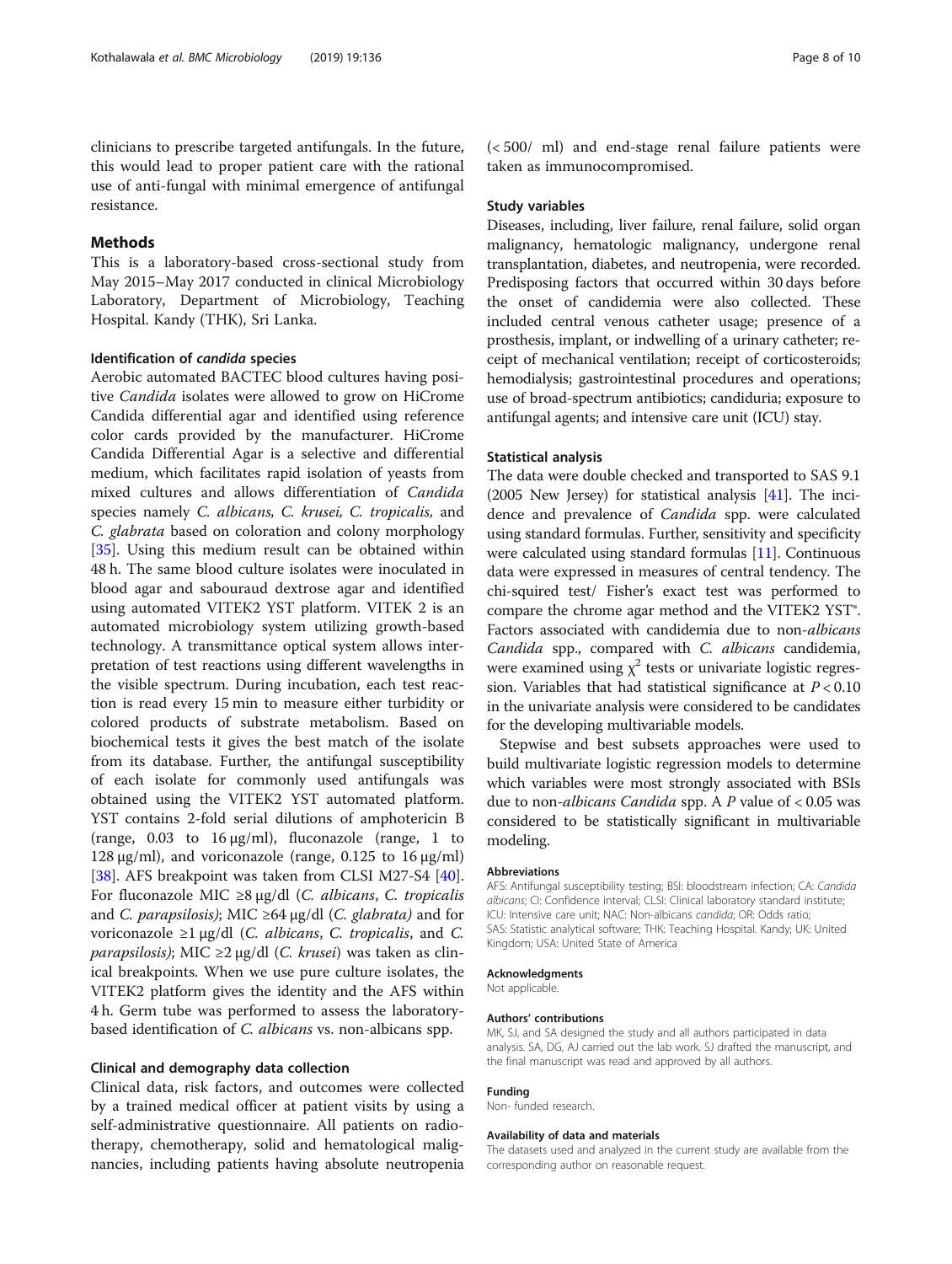#### <span id="page-8-0"></span>Ethics approval and consent to participate

Was obtained from the ethical review committee, Teaching Hospital Kandy Sri Lanka and to participate in the study informed written consent obtained from the patients or guardians.

#### Consent for publication

Not applicable.

#### Competing interests

The authors declare that they have no competing interests.

#### Author details

<sup>1</sup>Department of Microbiology, Teaching Hospital Kandy Sri Lanka, Kandy, Sri Lanka. <sup>2</sup>Faculty of Medicine and Allied Sciences, Rajarata University of Sri Lanka, Saliyapura, Sri Lanka.

# Received: 27 March 2018 Accepted: 17 June 2019

#### References

- 1. Clinical excellence commission Sepsis kills program: adult blood culture sampling guide v2 SHPN (CEC), 2012: 1–4. [http://www.cec.health.nsw.gov.](http://www.cec.health.nsw.gov.au/__data/assets/pdf_file/0005/259412/adult-blood-culture-guideline-updated-sept2016.pdf) [au/\\_\\_data/assets/pdf\\_file/0005/259412/adult-blood-culture-guideline-updated](http://www.cec.health.nsw.gov.au/__data/assets/pdf_file/0005/259412/adult-blood-culture-guideline-updated-sept2016.pdf)[sept2016.pdf](http://www.cec.health.nsw.gov.au/__data/assets/pdf_file/0005/259412/adult-blood-culture-guideline-updated-sept2016.pdf). Accessed 12 Dec 2016.
- 2. Pfaller MA, Diekema DJ. Epidemiology of invasive candidiasis: a persistent public health problem. Clin Micro Rev. 2007;20(1):133–63.
- 3. Fridkin SK. The changing face of fungal infections in health care settings. Clin Infect Dis. 2005;41:1455.
- 4. Pappas PG. Invasive candidiasis. Infect Dis Clin N Am. 2006;20(3):485–506.
- Jayaweera JAAS, Reyes MLM. Antimicrobial misuse in pediatric urinary tract infections: recurrences and renal scarring. Ann Clin Microbiol Antimicrob. 2018;17:27. <https://doi.org/10.1186/s12941-018-0279-4>.
- 6. Massonet C, Van Eldere J, Vaneechoutte M, De Baere T, Verhaegen J, Lagrou K. Comparison of VITEK 2 with ITS2-fragment length polymorphism analysis for identification of yeast species. J Clin Microbiol. 2009;42:2209–11.
- 7. Verweij PE, Breuker IM, Rijs AJ, Meiss JF. Comparative study of seven commercial yeast identification systems. J Clin Pathol. 1999;52:271–3.
- Ables AZ, Blumer NA, Valainis GT, Godenick MT, Kajdasz DK, Palesch YY. Fluconazole prophylaxis of severe Candida infections in trauma and postsurgical patients: a prospective, double-blind, randomized, placebocontrolled trial. Infect Dis Clin Pract. 2009;9:169–75.
- 9. Alexander BD, Schell WA, Miller JL, Lon GD, Perfect JL. Candida glabrata fungemia in transplant patients receiving voriconazole after fluconazole. Transplantation. 2005;80:868–71.
- 10. Sheppard DC, Locas M, Restieri C, Laverdiere M. The germ tube test for direct identification of Candida albicans from positive blood culture bottles. J Clin Micro. 2008;46(10):3508–9.
- 11. Morbidity frequency measures. Principles of epidemiology in public health practice, 3<sup>rd</sup> ed. An introduction to applied epidemiology and biostatistics 2012 Available at [https://www.cdc.gov/csels/dsepd/ss1978/lesson3/section2.](https://www.cdc.gov/csels/dsepd/ss1978/lesson3/section2.html) [html.](https://www.cdc.gov/csels/dsepd/ss1978/lesson3/section2.html) Accessed 30 Jan 2017.
- 12. Jayaweera JAAS, Kumbukgolla WW. Antibiotic resistance patterns of methicillin-resistant Staphylococcus aureus (MRSA) isolated from livestock and associated farmers in Anuradhapura, Sri Lanka. Germs. 2017;7(3):132–39.
- 13. Sievert DM, Ricks P, Edwards JR. National Healthcare Safety Network (NHSN) team and participating NHSN facilities antimicrobial-resistant pathogens associated with healthcare-associated infections: summary of data reported to the national healthcare safety network at the Centers for Disease Control and Prevention 2009–2010. Infect Control Hosp Epidemiol. 2013;34(1):1–14.
- 14. Asmundsdottir LR, Erlendsdottir H, Gottfredsson M. Nationwide study of Candidemia, antifungal use, and antifungal drug resistance in Iceland, 2000 to 2011. J Clin Micro. 2013;51(3):841–8. [https://doi.org/10.1128/JCM.02566-12.](https://doi.org/10.1128/JCM.02566-12)
- 15. Pappas PG, Rex JH, Lee J. A prospective observational study of candidemia: epidemiology, therapy, and influences on mortality in hospitalized adult and pediatric patients. Clin Infect Dis. 2003;37:634–43.
- 16. Jayaweera JAAS, Karunarathne M,Kumbukgolla WW. The importance of timely introduction of vancomycin therapy against methicillin-resistant Staphylococcus aureus (MRSA) bacteremia and severity of MRSA bacteremia at Teaching Hospital, Anuradhapura, Sri Lanka.Int J One Health 2017;3:7-11. [https://doi.org/10.14202/IJOH.2017.7-11.](https://doi.org/10.14202/IJOH.2017.7-11)
- 17. Oberoi JK, Wattal C, Goel N, Raveendran R, Datta S. Non-albicans Candida species in bloodstream infections in a tertiary care hospital at New Delhi, India. Indian J Med Res. 2012;136(6):997–1003.
- 18. Ishikane M, Hayakawa K, Kutsuna S, Takeshita N, Ohmagari N. Epidemiology of blood stream infection due to Candida species in a tertiary Care Hospital in Japan over 12 years: importance of peripheral line-associated Candidemia. PLoS One. 2016;11(10):e0165346.
- 19. Cleveland A, Harrison LH, Farley MM, Hollick R, Stein B, Chiller TM. Declining incidence of Candidemia and the shifting epidemiology of Candida resistance in two US metropolitan areas, 2008–2013 results from population-based surveillance. PLoS One. 2015;10(3):e0120452 [https://doi.org/10.1371/journal.](https://doi.org/10.1371/journal.pone.0120452) [pone.0120452.](https://doi.org/10.1371/journal.pone.0120452)
- 20. Pemán J, Cantón E, Quindós G. FUNGEMYCA study group epidemiology, species distribution and in vitro antifungal susceptibility of fungemia in a Spanish multi-center prospective survey. Antimicrob Agents Chemother. 2012;67(5):1181–7.
- 21. Tortorano AM, Prigitano A, Lazzarini C. A 1-year prospective survey of candidemia in Italy and changing epidemiology over one decade. Infection. 2013;41(3):655–62.
- 22. Nucci M, Queiroz-Telles F, Alvarado-Matute T. Latin American invasive mycosis network epidemiology of candidemia in Latin America: a laboratory-based survey. PLoS One. 2013;8(3):e59373.
- 23. Colombo AL, Nucci M, Park BJ. Brazilian network Candidemia study epidemiology of candidemia in Brazil: a nationwide sentinel surveillance of candidemia in eleven medical centers. J Clin Micro. 2006;44(8):2816–23.
- 24. Guo F, Yang Y, Kang Y. China-SCAN team invasive candidiasis in intensive care units in China: a multi-center prospective observational study. Antimicrob Agents Chemother. 2013;68(7):1660–8.
- 25. Chakrabarti A, Sood P, Rudramurthy SM, Chen S, Kaur H, Capoor M, Chhina D. Incidence, characteristics and outcome of ICU-acquired candidemia in India. Intensive Care Med. 2015;41(2):285–95. <https://doi.org/10.1007/s00134-014-3603-2>.
- 26. Crist AE Jr, Dietz TJ, Kampschroer K. Comparison of the MUREX C. albicans, albicans-sure and BactiCard Candida test kits with the germ tube test for presumptive identification of Candida albicans. J Clin Micro. 1996;34:2616–8.
- 27. Buzzini P, Martini A. Discrimination between Candida albicans and other pathogenic species of the genus Candida by their differential sensitivities to toxins of a panel of killer yeasts. J Clin Micro. 2001;39(9):3362–4.
- 28. Pfaller MA, Messer SA, Moet GJ, Jones RN, Castanheira M. Candida bloodstream infections: comparison of species distribution and resistance to echinocandin and azole antifungal agents in intensive care unit (ICU) and non-ICU settings in the SENTRY antimicrobial surveillance program. Int J Antimicrob Agents. 2011;38(1):65–9.
- 29. Chi H-W, Yang Y, Shang S-T, Chen K-H, Yeh K-M. Candida albicans versus non-albicans bloodstream infections: The comparison of risk factors and outcome. J Microbiol Immunol. 2011;44(5):369–75.
- 30. Dimopoulos G, Ntziora F, Rachiotis G, Armaganidis A, Falagas ME. Candida albicans versus non-albicans intensive care unit-acquired bloodstream infections: differences in risk factors and outcome. Anesth Analg. 2008;106(2):523–9.
- 31. Chow JK, Golan Y, Ruthazer R, et al. Factors associated with candidemia caused by non-albicans Candida species versus Candida albicans in the intensive care unit. Clin Infect Dis. 2008;46(8):1206–13.
- 32. Bouza E, Muñoz P. Epidemiology of candidemia in intensive care units. Int J Antimicrob Agents. 2008;32(2):S87–91.
- 33. Yapar N. Epidemiology and risk factors for invasive candidiasis. Ther Clin Risk Manag. 2014;10:95–105. <https://doi.org/10.2147/TCRM.S40160>.
- 34. Arendrup MC, Dzajic E, Jensen RH, et al. Epidemiological changes with potential implication for antifungal prescription recommendations for fungemia: data from a nationwide fungemia surveillance program. Clin Microbiol Infect. 2013;19(8):E343–53.
- 35. Freydiere AM, Buchaille L, Gille Y. Comparison of three commercial media for direct identification and discrimination of Candida species in clinical specimens. Eur J Clin Microbiol Infect Dis. 1997;16:464–7.
- 36. Lynn LH, Duane RH, Eliriton KM, Dooley D. Direct isolation of Candida pp from blood cultures on the chromogenic medium CHROM agar Candida. J Clin Micro. 2003;41:2629–32.
- 37. Golia SK, Reddy KM, Karjigi S, Hittinahalli V. Speciation of Candida using chromogenic and corn meal agar with the determination of fluconazole sensitivity. Al Amen J Med Sci. 2013;6:163–6.
- 38. Freydiere AM, Guinet R, Boiron P. Yeast identification in the clinical microbiology laboratory: phenotypical methods. Med Myco. 2001;39(39):9–33.